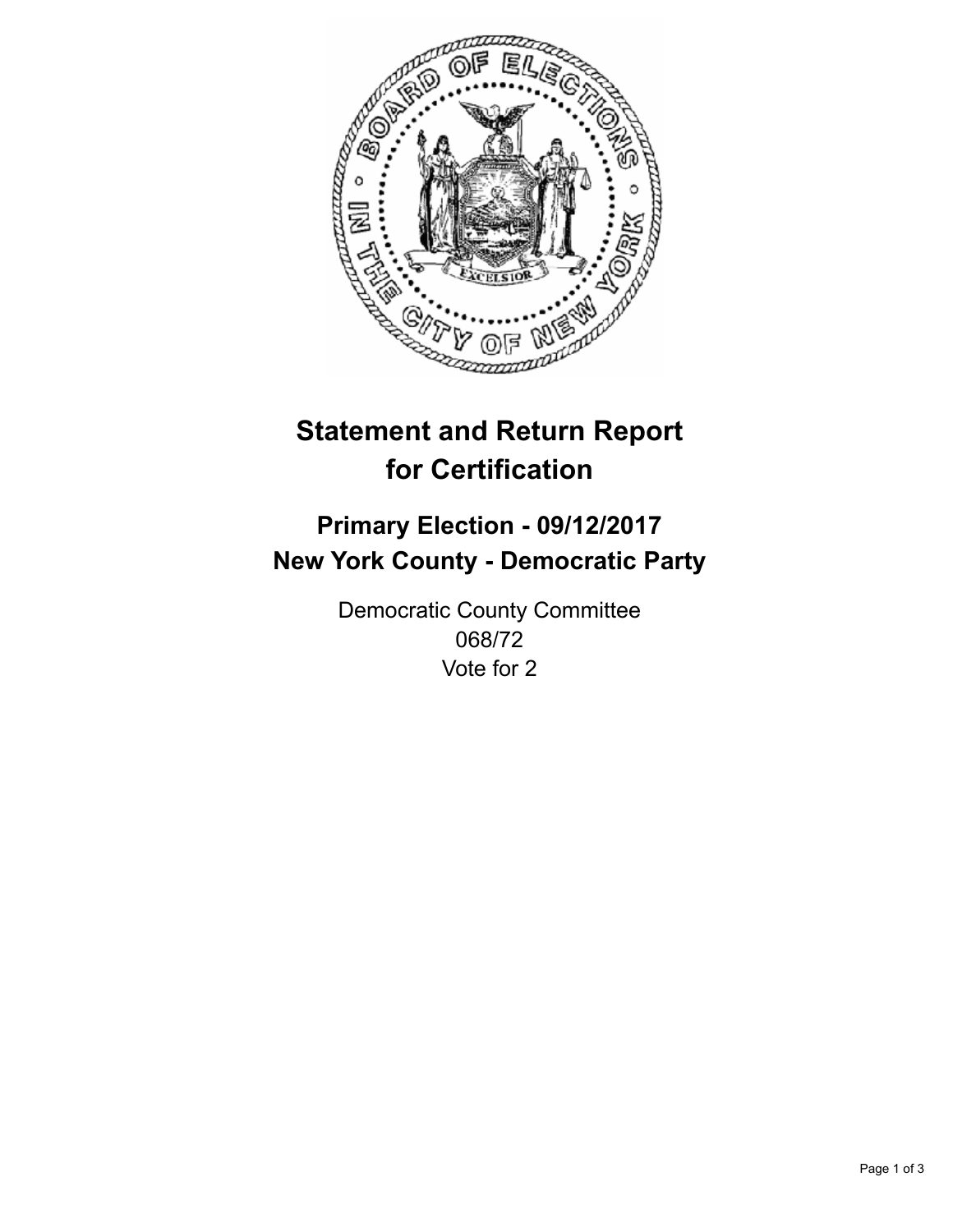

## **Assembly District 72**

| <b>PUBLIC COUNTER</b>                                    | 228 |
|----------------------------------------------------------|-----|
| <b>MANUALLY COUNTED EMERGENCY</b>                        | 0   |
| ABSENTEE / MILITARY                                      | 7   |
| <b>AFFIDAVIT</b>                                         |     |
| <b>Total Ballots</b>                                     | 236 |
| Less - Inapplicable Federal/Special Presidential Ballots | 0   |
| <b>Total Applicable Ballots</b>                          | 236 |
| CAROLINE G. MULLIGAN                                     | 125 |
| <b>VALERIE A. VALENTINE</b>                              | 101 |
| <b>ADRIANO ESPAILLAT</b>                                 | 75  |
| <b>TEOFILA PRUDHOMME</b>                                 | 50  |
| <b>Total Votes</b>                                       | 351 |
| Unrecorded                                               | 121 |